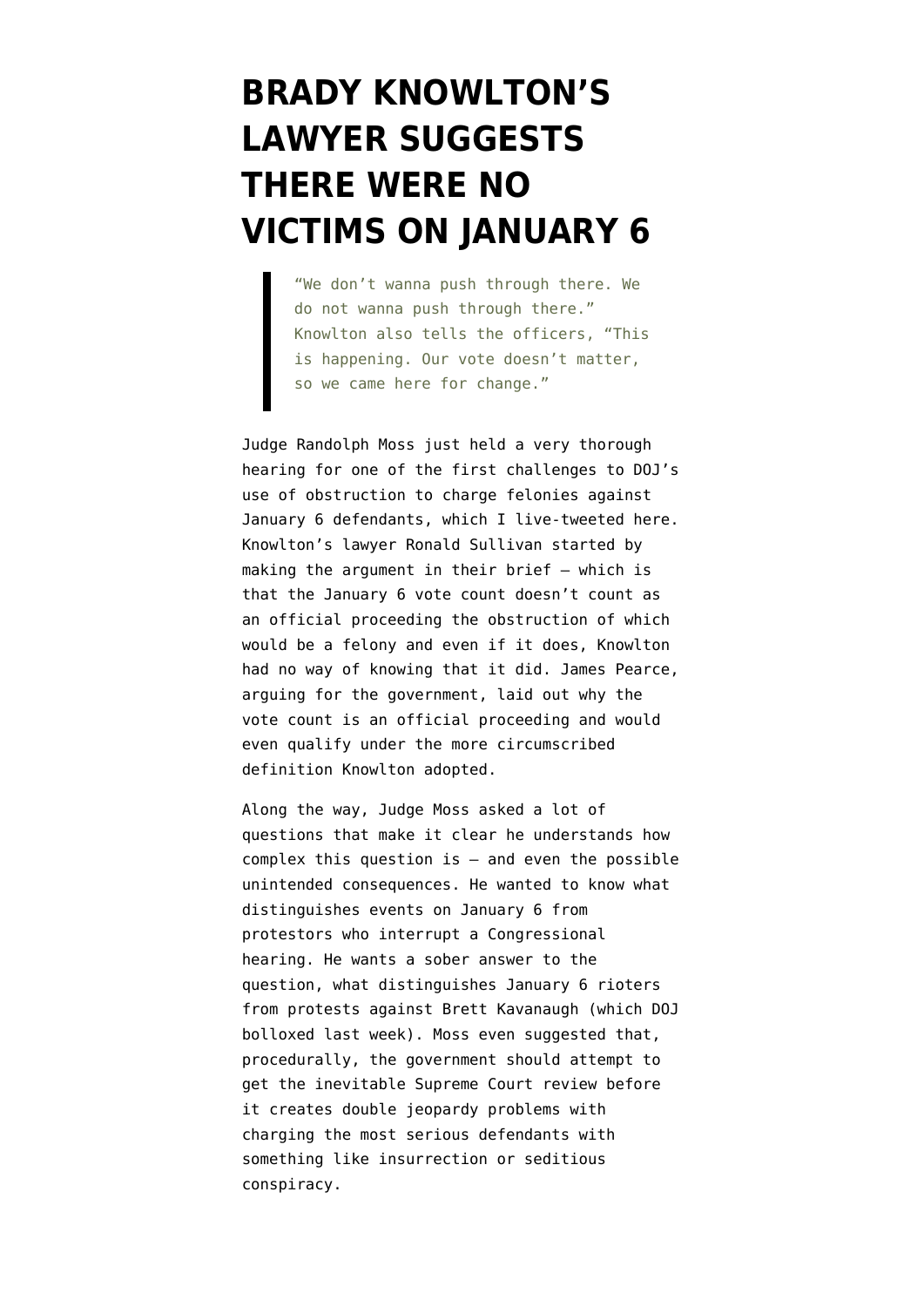For well over an hour, this was the hearing I've been expecting since DOJ first rolled out this unprecedented use of the obstruction statute months ago. This is a hard question, and I'm not sure DOJ has made its case.

And then Knowlton attorney Brent Mayr stood up to rebut. Eventually, he got around to arguing in a challenge that says his client, who apparently is studying law, could not understand that interrupting the vote count would be felony obstruction — that they shouldn't use the lay definition of "official proceeding," but instead use a narrower legal one that treats only judicial proceedings as official proceedings. That is, he argues Knowlton couldn't know this was a crime, even while insisting that's true by applying a non-obvious legal definition he wants to use for what Knowlton did.

Crazier still, Mayr tried to distinguish the kinds of proceedings one can obstruct and those one cannot based on whether people risk harm based on the outcome. He [explained](https://twitter.com/emptywheel/status/1422596518624833541) that the hearing before Moss was obviously an official proceeding because Knowlton and co-defendant Patrick Montgomery's liberty was at stake.

Mayr: Not abt formality. Not abt seriousness. What it's about is consequence of proceeding. This makes it clear easy way to understand. At very core, it affects these two gentlemen we see on screen.

Effectively, Mayr argued that there were no victims on January 6 — that had the attempt to obstruct the vote count on January 6 succeeded, there would be no victim, or even that there were no victims from what happened on January 6.

An insurrectionist's lawyer claimed there were no victims on January 6 nor could be were the attempt to prevent the certification of the 2020 Presidential election successful.

He doesn't think that Joe Biden, the lawful winner of the 2020 Presidential election, would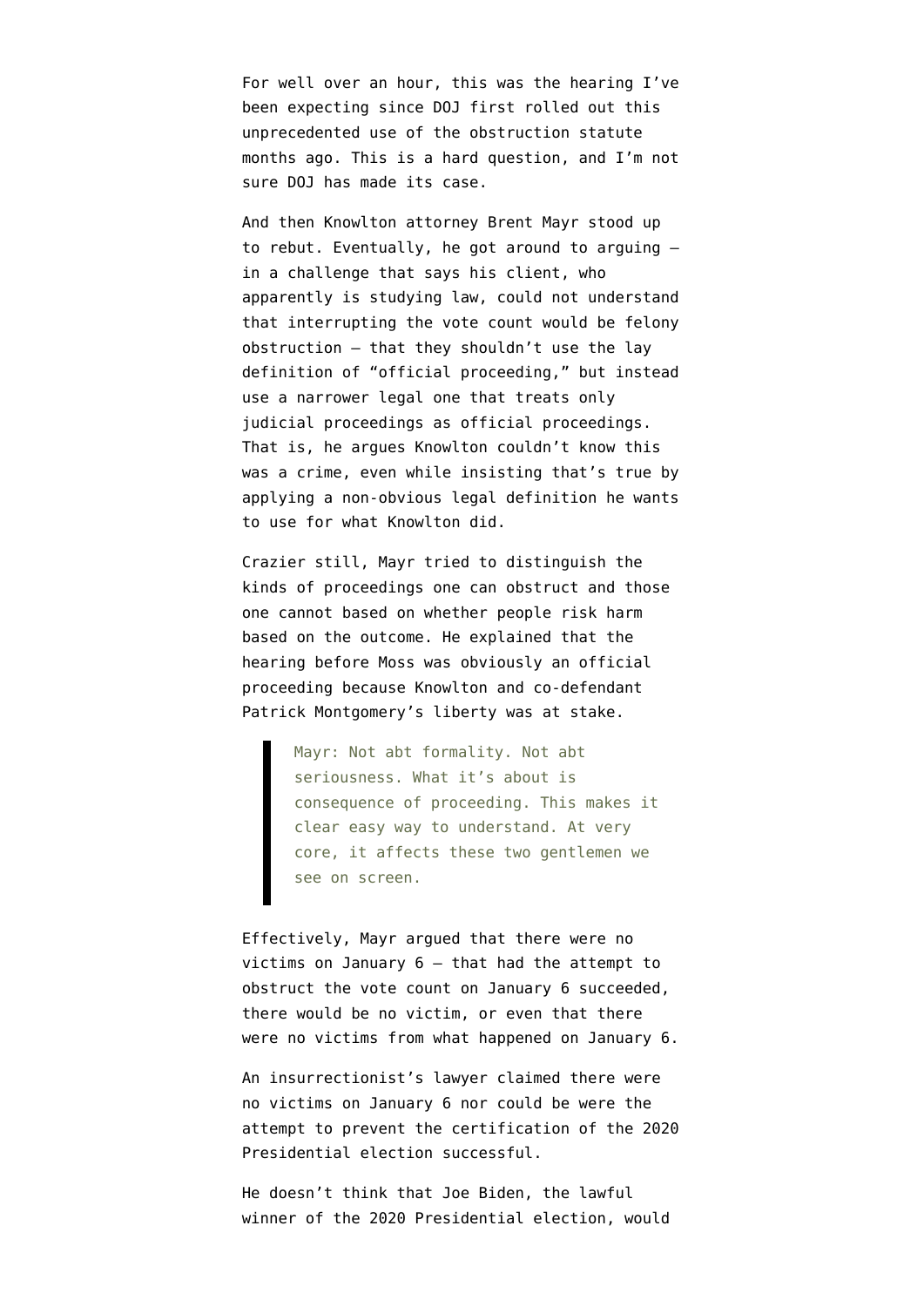be harmed if he was not certified the winner after winning the Presidential election.

He doesn't think that Kamala Harris, who was present that day, would be victimized if she never got sworn in as Vice President.

He doesn't think that Biden's 81 million voters would suffer any harm if their votes were nullified.

Crazier still, Mayr doesn't think anyone was victimized by what happened that day, by the people swarming the hallways threatening to assassinate Mike Pence and Nancy Pelosi while people hid under tables. Mayr doesn't think the four cops who have taken their own lives were victims of the events of January 6.

He doesn't think that his client, who wanted his candidate to remain in power even after losing an election, and "came here for change," victimized the 81 million voters who voted for the successful candidate.

DOJ has, in my opinion, not done enough to explain how the intimidation inherent to the entire event proves its corrupt intent. Whether Congress counted as the jury or the witnesses here — or both — not only were they intimidated, not only were they all chased away under threat of physical harm, but that intimidation worked so well that some number of Republicans voted against impeachment out of fear arising out of the events of January 6. These people took our democracy hostage for several hours on January 6, and Brent Mayer believes there were no victims as a result.

As it happens, though, Judge Moss has already spoken about the lasting harm of this event. In the Paul Hodgkins sentencing, Moss described how both Americans and people around the world can no longer be sure of the peaceful transfer of power. That harms all Americans, and the notion of democracy itself.

And Brady Knowlton's lawyer doesn't think that's a real harm.